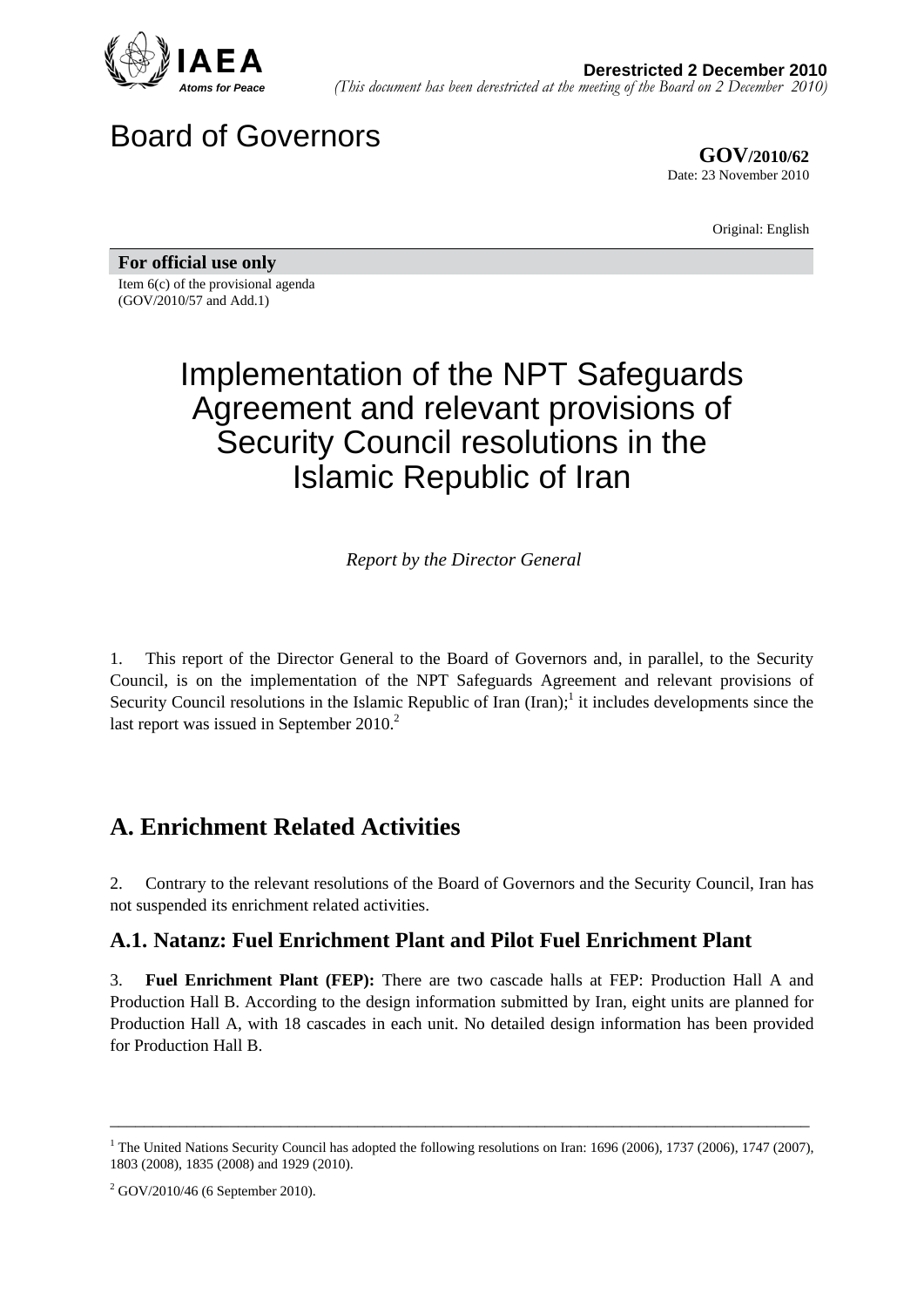4. On 5 November 2010, 54 cascades had been installed in three of the eight units in Production Hall A, 29 of which were being fed with  $UF_6^{3,4}$  Initially, each installed cascade comprised 164 centrifuges. Iran recently modified six of the cascades to contain 174 centrifuges each. To date, all the centrifuges installed are IR-1 machines. Installation work in the remaining five units was ongoing but no centrifuges had been installed. As of 5 November 2010, there had been no installation work in Production Hall B.

5. Taking into account new information provided by Iran,<sup>5</sup> including a revised estimate of the hold-up of nuclear material, the Agency has now completed its evaluation of the nuclear material balance for the period 18 November 2008 to 22 November 2009, and has concluded that the results are within the measurement uncertainties normally associated with a facility of this type.

6. Between 16 and 27 October 2010, the Agency conducted a physical inventory verification (PIV) at FEP and verified that, as of 17 October 2010, 34 737 kg of natural UF<sub>6</sub> had been fed into the cascades since the start of operations in February 2007, and a total of 3135 kg of low enriched UF<sub>6</sub> had been produced. Based on Iran's declaration, the Agency has calculated that the average U-235 enrichment level of the  $UF_6$  product is 3.37%. The results of analysis of the samples taken by the Agency from the low enriched  $UF_6$  product during the PIV are not yet available. The Agency is continuing with its overall assessment of the PIV.<sup>6</sup>

7. Iran has estimated that, between 18 October 2010 and 31 October 2010, it produced an additional 48 kg of low enriched UF<sub>6</sub>, which would result in a total production of 3183 kg of low enriched UF<sub>6</sub> since February 2007. The nuclear material at FEP (including the feed, product and tails), as well as all installed cascades and the feed and withdrawal stations, are subject to Agency containment and surveillance.<sup>7</sup>

8. As of 16 June 2010, based on the results of the analysis of environmental samples taken at FEP since February 2007 and other verification activities, the Agency concluded that the facility has operated as declared by Iran in the Design Information Questionnaire (DIQ).

9. **Pilot Fuel Enrichment Plant (PFEP):** PFEP is a research and development (R&D) facility and a pilot, low enriched uranium (LEU) production facility which was first brought into operation in October 2003. It has a cascade hall that can accommodate six cascades. Cascades 1 and 6, each of which comprises 164 centrifuges, are designated for the production of LEU enriched up to 20% U-235. The other part of the cascade hall is designated as an "R&D area".

10. In the R&D area, between 21 August 2010 and 19 November 2010, a total of approximately 138 kg of natural UF<sub>6</sub> was fed into a 20-centrifuge IR-4 cascade, a 20-centrifuge IR-2m cascade and single IR-1, IR-2m and IR-4 centrifuges. In this area, no LEU is withdrawn because the product and the tails of this R&D activity are recombined at the end of the process.

11. In the production area, Iran began feeding low enriched UF<sub>6</sub> into Cascade 1 on 9 February 2010, for the stated purpose of producing  $UF_6$  enriched up to 20% U-235 for use in the manufacture of fuel

<sup>&</sup>lt;sup>3</sup> On 5 November 2010, the 54 installed cascades contained 8426 centrifuges. The 29 cascades being fed with UF<sub>6</sub> on that date contained a total of 4816 centrifuges, some of which were possibly not being fed with UF<sub>6</sub>.

 $4$  On 16 November 2010, no cascades were being fed with UF<sub>6</sub>. On 22 November 2010, Iran informed the Agency that 28 cascades were being fed with  $UF<sub>6</sub>$ .

<sup>5</sup> GOV/2010/46, para. 5.

 $6$  GOV/2010/46, para. 6.

 $<sup>7</sup>$  In line with normal safeguards practice, small amounts of nuclear material at the facility (e.g. some waste and samples) are</sup> not under containment and surveillance.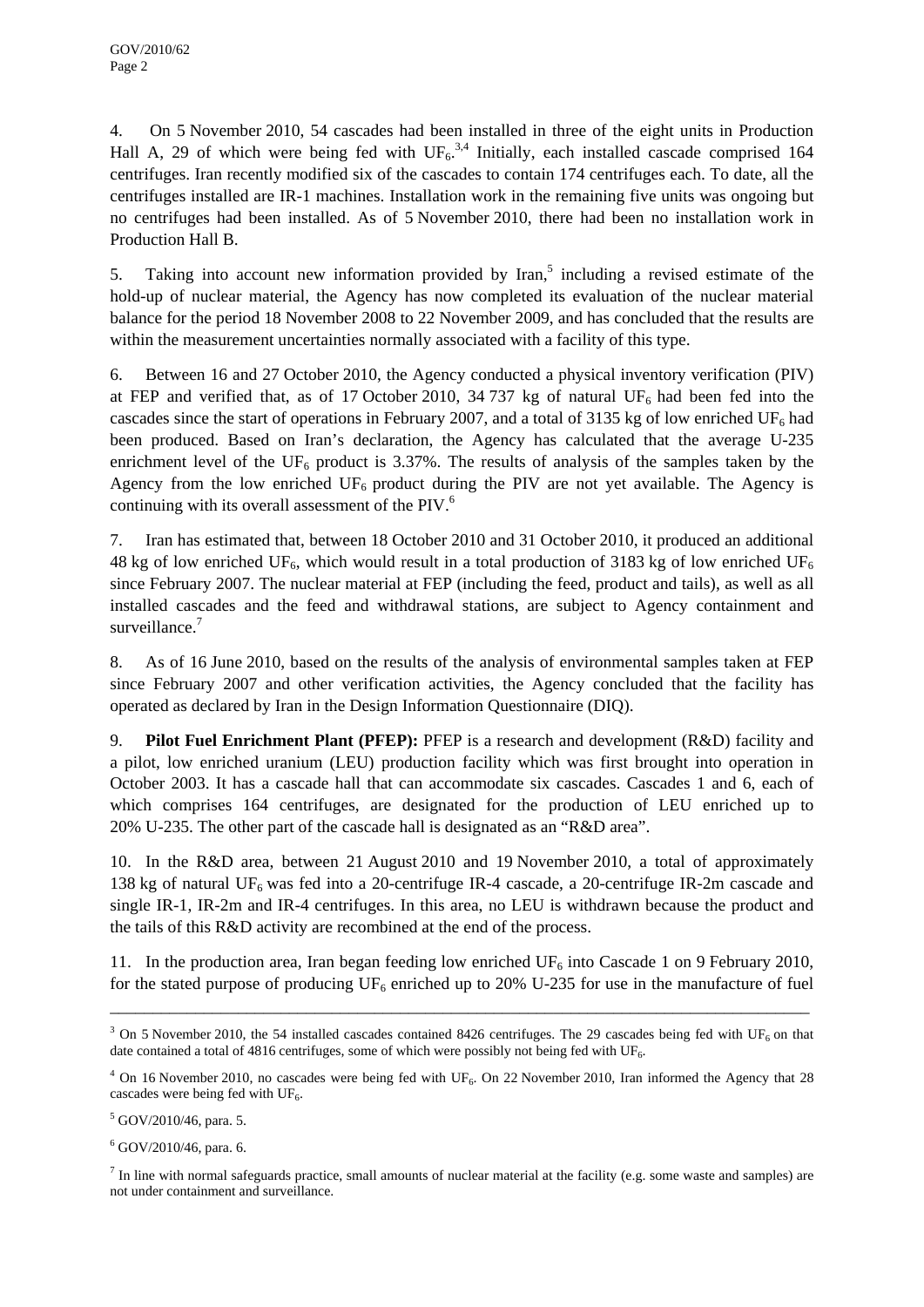for the Tehran Research Reactor (TRR). Since 13 July 2010, Iran has been feeding low enriched UF<sub>6</sub> into the two interconnected cascades (Cascades 1 and  $6$ ).<sup>8</sup>

12. Between 18 and 29 September 2010, the Agency conducted a PIV at PFEP and verified that, as of 18 September 2010, 352 kg of low enriched  $UF_6$  had been fed into the cascade(s) since 9 February 2010, and that a total of 25.1 kg of  $UF_6$  enriched up to 20% U-235 had been produced. Iran declared that the enrichment level of the UF<sub>6</sub> product was 19.89%. The Agency is continuing with its assessment of the PIV.<sup>9</sup>

13. Iran has estimated that, between 19 September 2010 and 19 November 2010, a total of 62.5 kg of  $UF<sub>6</sub>$  enriched at FEP was fed into the two interconnected cascades and that approximately 7.8 kg of UF<sub>6</sub> enriched up to 20% U-235 was produced. This would result in a total of approximately 33 kg of UF<sub>6</sub> enriched up to 20% U-235 having been produced since the process began in February 2010.

14. As of 12 July 2010, based on the results of the analysis of the environmental samples taken at PFEP and other verification activities, the Agency concluded that the facility has operated as declared by Iran in the DIQ.

#### **A.2. Qom: Fordow Fuel Enrichment Plant**

15. In September 2009, Iran informed the Agency that it was constructing the Fordow Fuel Enrichment Plant (FFEP), located near the city of Qom. In its DIQ of 10 October 2009, Iran stated that the purpose of the facility was the production of  $UF_6$  enriched up to 5.0% U-235, and that the facility was being built to contain 16 cascades, with a total of approximately 3000 centrifuges.<sup>10</sup>

16. In a letter dated 26 September 2010, Iran provided the Agency with a revised DIQ in which Iran stated that the purpose of FFEP was now to include  $R&D$  as well as the production of  $UF_6$  enriched up to 5.0% U-235. The lay-out of the facility is being changed to a new configuration consisting of 12 cascades for production purposes and four cascades for R&D purposes. In a letter dated 10 November 2010, the Agency provided Iran with comments on the DIQ and requested further clarification of the new purpose and configuration of FFEP.

17. As previously reported, in Iran's initial declaration regarding the purpose of FFEP, contained in a letter dated 2 December 2009, Iran stated that, "The location [near Qom] originally was considered as a general area for passive defence contingency shelters for various utilizations. Then this location was selected for the construction of [the] Fuel Enrichment Plant in the second half of  $2007$ ".<sup>11</sup> The Agency has asked Iran on a number of occasions, most recently in the aforementioned letter of 10 November 2010, to provide additional information regarding the chronology of the design and construction of FFEP, as well as its original purpose.<sup>12</sup> The Agency has, on several occasions, also requested access to companies involved in the design and construction of FFEP. The Agency informed Iran that it had received extensive information from a number of sources alleging that design work on the facility had started in 2006.<sup>13</sup> Iran has stated that there are "no legal bases" upon which the Agency can request information on the chronology and purpose of FFEP, and that the Agency is "not

<sup>8</sup> GOV/2010/28, para. 9.

<sup>&</sup>lt;sup>9</sup> Non-destructive assay measurements by the Agency of the UF<sub>6</sub> product indicated an enrichment of 19.94% U-235. The results of destructive analysis of the  $UF_6$  product samples are not yet available.

<sup>10</sup> GOV/2009/74, para. 9.

 $11$  GOV/2010/10, para. 15.

 $12$  GOV/2010/10, paras 14–16.

<sup>13</sup> GOV/2010/10, para. 15.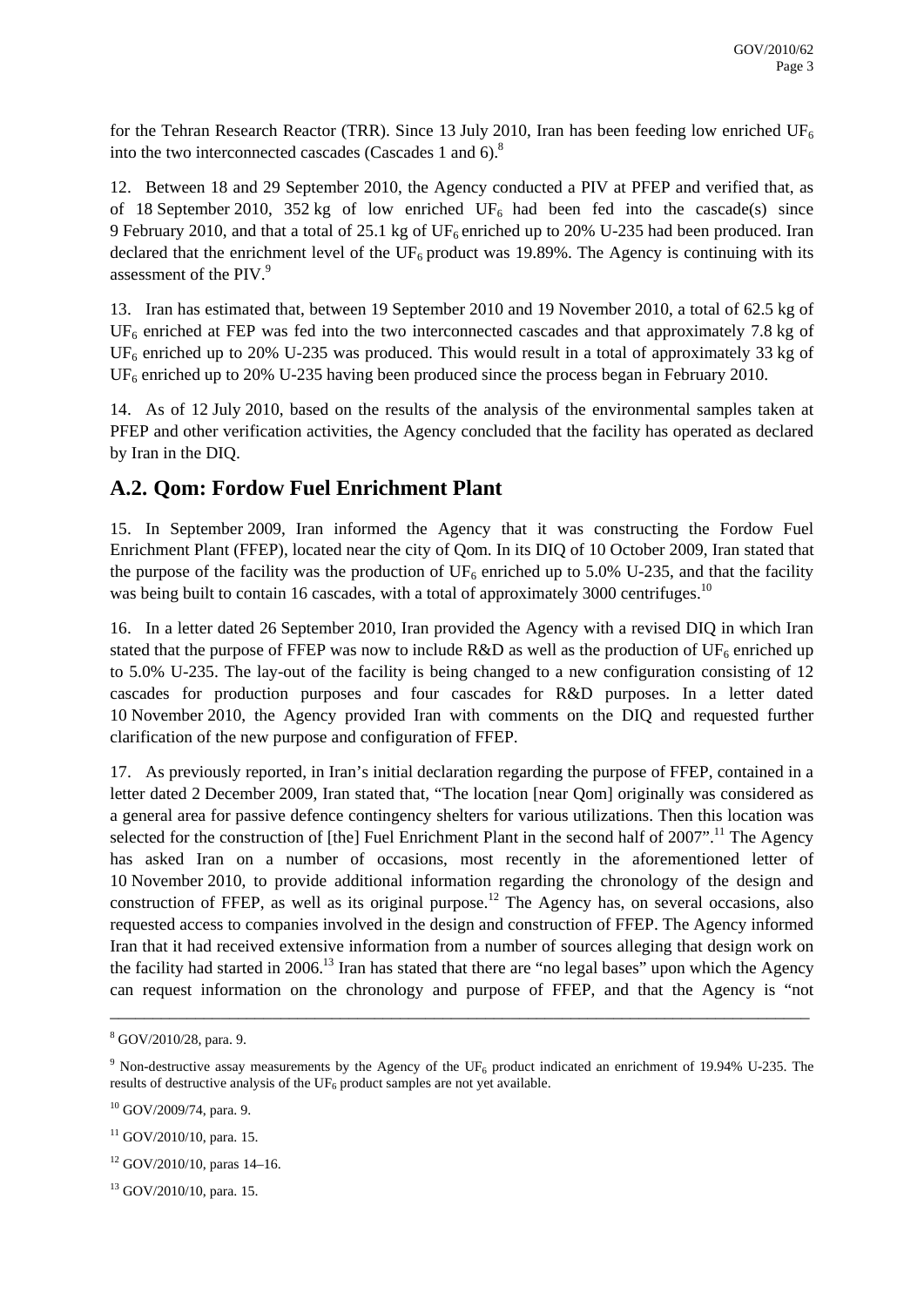mandated to raise any question beyond the Safeguards Agreement".<sup>14</sup> In a letter of 16 November 2010, Iran said that its statements concerning the chronology and purpose of FFEP should be considered "as a fact" by the Agency, and that the Agency's request to have access to companies involved in the design of the facility and to further design documents was not only not in accordance with the Safeguards Agreement but was also "beyond the Additional Protocol". The Agency considers that the questions it has raised are within the terms of the Safeguards Agreement, and that the information requested is essential for the Agency to verify the chronology and original purpose of FFEP to ensure that the declarations of Iran are correct and complete.<sup>15</sup>

18. The Agency has verified that the construction of the facility is ongoing. As of 14 November 2010, no centrifuges had been introduced into the facility. The results of the environmental samples taken at FFEP up to February 2010 did not indicate the presence of enriched uranium.16

#### **A.3. Other Enrichment Related Activities**

19. The Agency is still awaiting a substantive response from Iran to Agency requests for further information in relation to announcements made by Iran concerning the construction of ten new uranium enrichment facilities, the sites for five of which, according to Iran, have been decided, and the construction of one of which will begin by the end of the current Iranian year (20 March 2011) or the start of the next year.<sup>17,18</sup> Iran has not provided further information, as requested by the Agency, in connection with its announcement on 7 February 2010 that it possessed laser enrichment technology,<sup>19</sup> and its announcement on 9 April 2010 regarding the development of third generation centrifuges.<sup>20</sup>

## **B. Reprocessing Activities**

20. In a letter to the Agency dated 15 February 2008, Iran stated that it "does not have reprocessing activities". In that context, the Agency has continued to monitor the use of hot cells at  $TRR<sup>21</sup>$  and the Molybdenum, Iodine and Xenon Radioisotope Production (MIX) Facility.<sup>22</sup> The Agency carried out an inspection and design information verification (DIV) at TRR on 6 November 2010 and a DIV at the MIX Facility on 7 November 2010. With regard to the requirement in Security Council resolutions that Iran suspends its reprocessing activities, the Agency can confirm that there are no ongoing

\_\_\_\_\_\_\_\_\_\_\_\_\_\_\_\_\_\_\_\_\_\_\_\_\_\_\_\_\_\_\_\_\_\_\_\_\_\_\_\_\_\_\_\_\_\_\_\_\_\_\_\_\_\_\_\_\_\_\_\_\_\_\_\_\_\_\_\_\_\_\_\_\_\_\_\_\_\_\_\_\_\_

 $20$  GOV/2010/28, para. 18.

<sup>&</sup>lt;sup>14</sup> INFCIRC/797, para. 4.

<sup>15</sup> GOV/2010/10, para. 14.

<sup>&</sup>lt;sup>16</sup> The results did show a small number of particles of depleted uranium (see GOV/2010/10, para. 17).

<sup>&</sup>lt;sup>17</sup> 'Iran Specifies Location for 10 New Enrichment Sites', Fars News Agency, 16 August 2010.

<sup>18</sup> GOV/2010/46, para. 33.

 $19$  Cited on the website of the Presidency of the Islamic Republic of Iran, 7 February 2010, at http://www.president.ir/en/?ArtID=20255

<sup>&</sup>lt;sup>21</sup> TRR is a 5 MW reactor which operates with 20% U-235 enriched fuel and is used for the irradiation of different types of targets and for research and training purposes.

 $22$  The MIX Facility is a hot cell complex for the separation of radiopharmaceutical isotopes from targets, including uranium, irradiated at TRR. The MIX Facility is not currently processing any uranium targets.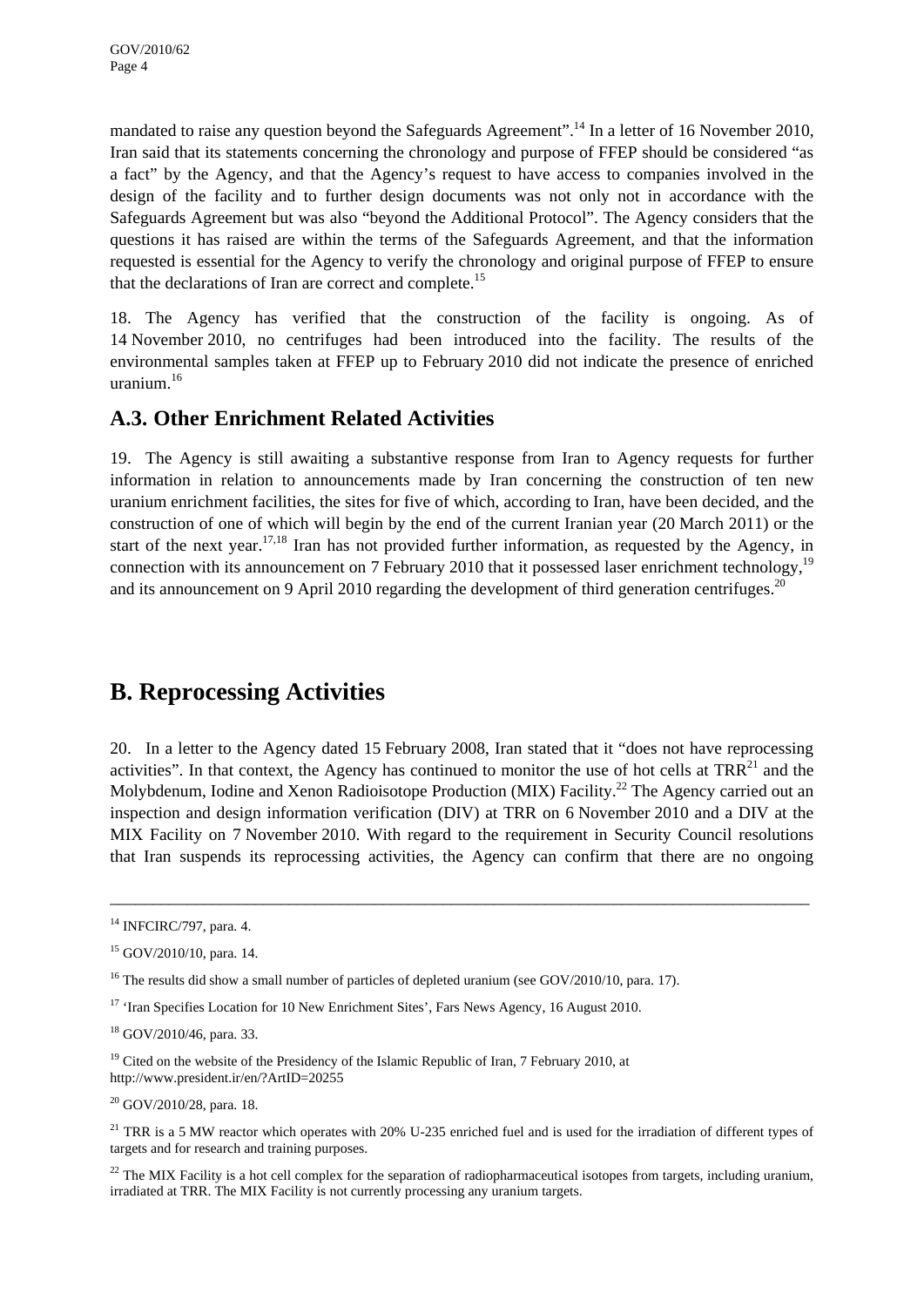reprocessing related activities in Iran only with respect to the TRR and MIX facilities, and all other facilities to which the Agency has access, as Iran's Additional Protocol is not being implemented.

## **C. Heavy Water Related Projects**

21. The Agency has been mandated by the Security Council to report to it on whether Iran has established full and sustained suspension of, inter alia, all heavy water related projects.<sup>23</sup> As indicated in the Director General's previous reports, the Agency has requested that Iran make the necessary arrangements to provide the Agency, at the earliest possible date, with access to: the Heavy Water Production Plant (HWPP); the heavy water stored at the Uranium Conversion Facility (UCF) for the taking of samples;<sup>24</sup> and any other location in Iran where projects related to heavy water are being carried out. The Agency, in a letter to Iran dated 2 November 2010, has again reiterated this request for access. In its reply dated 7 November 2010, Iran repeated its previous assertions that the Agency's requests had "no legal basis since they are not falling within Iran's Safeguards Agreement" and that the Agency's requests went beyond the relevant Security Council resolutions that "request only verification of suspension". Iran also stated that it had not suspended work on heavy water related projects. To date, Iran has not provided the requested access.

22. On 8 November 2010, the Agency carried out a DIV at the IR-40 reactor at Arak and observed no significant change since the Director General's last report. The Agency verified that construction of the facility was ongoing, with the civil construction of the buildings almost complete and some major equipment having been installed. This equipment includes the main crane in the reactor building and the pressurizer for the reactor cooling system. According to Iran, the operation of the IR-40 reactor is planned to commence in 2013. In the radiochemistry building, the concrete structure for the hot cells was ready, but no hot cell windows or manipulators were present.

23. Based on satellite imagery, the HWPP appears to be in operation.<sup>25</sup> However, without access to the HWPP, the Agency is unable to verify Iran's statement that it has not suspended work on heavy water related projects, contrary to relevant Security Council resolutions,<sup>26</sup> and therefore cannot report fully on this matter.

## **D. Uranium Conversion and Fuel Fabrication**

24. On 10 November 2010, the Agency carried out a DIV at UCF. At that time, the plant was still undergoing maintenance. As no UF<sub>6</sub> has been produced at UCF since 10 August 2009, the total

<sup>&</sup>lt;sup>23</sup> S/RES/1737 (2006), para. 23, S/RES/1747 (2007), para. 12, S/RES/1803 (2008), para. 18, and S/RES/1929 (2010), para. 36.

 $24$  GOV/2010/10, paras 20 and 21.

 $25$  As previously indicated to the Board, in light of Iran's refusal to permit the Agency access to the HWPP, the Agency has had to rely solely on satellite imagery.

<sup>26</sup> S/RES/1737 (2006), para. 2(a), S/RES/1747 (2007), para. 1, S/RES/1803 (2008), para. 1, S/RES/1835 (2009), para. 1, and S/RES/1929 (2010), para. 6.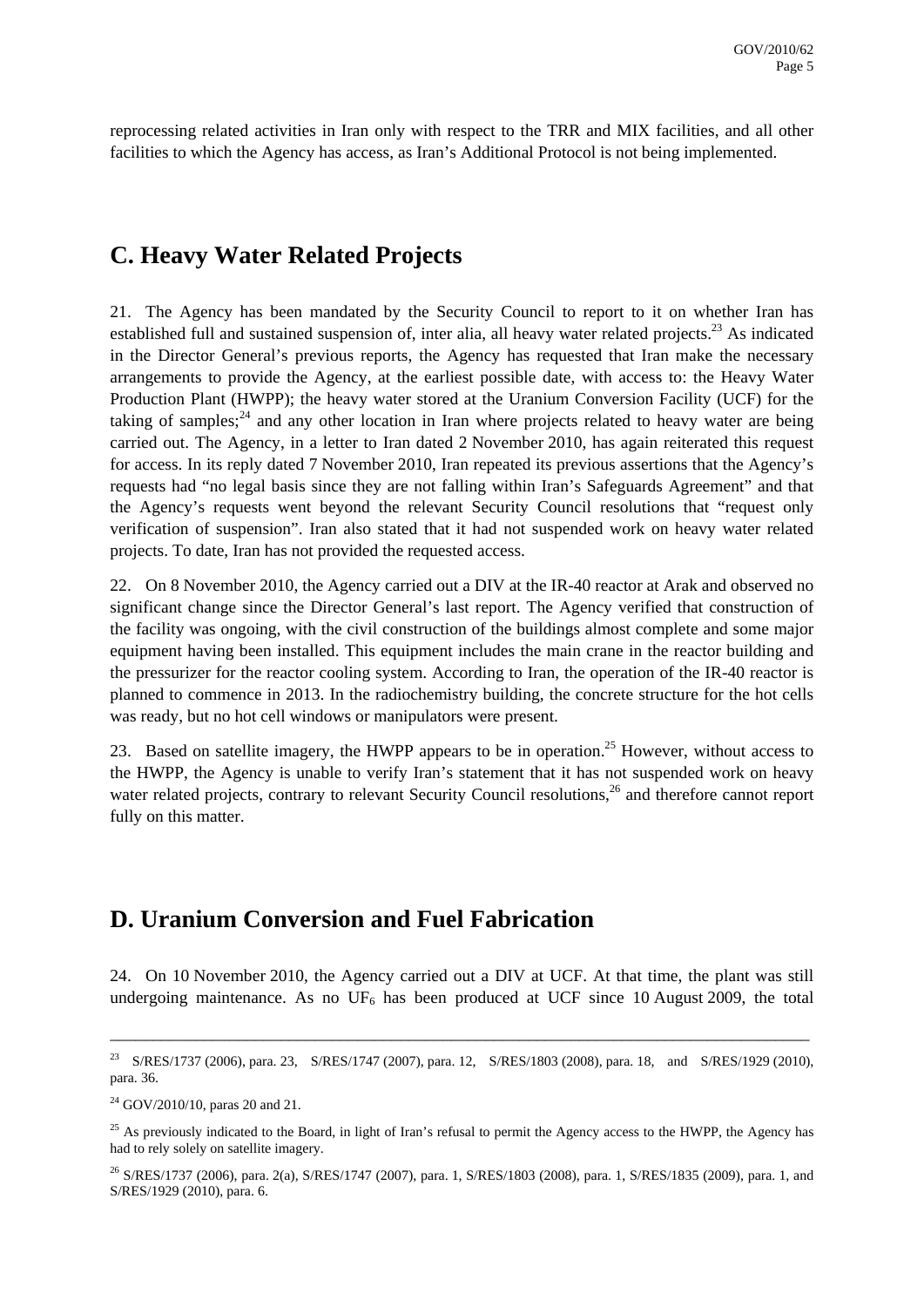amount produced at UCF since March 2004 remains 371 tonnes (some of which has been transferred to FEP and PFEP), and remains subject to Agency containment and surveillance. During the DIV, the Agency observed that Iran had not yet begun the installation of equipment for the conversion of the  $UF<sub>6</sub>$  enriched up to 20% U-235 into U<sub>3</sub>O<sub>8</sub>, which would be required for the fabrication of fuel for TRR $^{27}$ 

25. On 9 November 2010, the Agency carried out an inspection and a DIV at the Fuel Manufacturing Plant and confirmed that Iran has not yet started to install equipment for TRR fuel fabrication.<sup>28</sup>

# **E. Other Activities**

26. Iran provided a DIQ for the Bushehr Nuclear Power Plant (BNPP) in May 2000; the Agency has been conducting design verification at BNPP regularly since November 2000. On 26 November 2007, prior to the shipment of the fresh fuel for BNPP from the Russian Federation to Iran, the Agency verified and sealed the fuel.

27. In a letter dated 17 October 2010, Iran informed the Agency that it would commence the loading of fresh fuel into the reactor core on 25 October 2010. On 27 October 2010, the Agency confirmed that Iran had begun doing so. On 12 November 2010, the Agency confirmed that the core loading at BNPP had been completed and verified all fuel assemblies in the core. Containment and surveillance measures were put in place in order to maintain continuity of knowledge until the core is closed and sealed. The operational schedule of BNPP is not yet available to the Agency.

28. The Jabr Ibn Hayan Multipurpose Research Laboratory (JHL) is located at the Tehran Nuclear Research Centre and is a nuclear and non-nuclear chemistry research laboratory. On 7 November 2010, the Agency conducted a DIV at JHL, during which it confirmed that no experimental activities aimed at "studying the electrochemical behaviour of uranyl ion in ionic liquid" were taking place. $^{29}$ 

29. Based on satellite imagery, the Agency assesses that activities involving the mining and concentration of uranium are continuing in the area of the Bandar Abbas Uranium Production Plant, and that construction activities are continuing at the Ardakan Yellowcake Production Plant and at the Saghand Uranium Mine.

# **F. Design Information**

30. As explained in previous reports of the Director General, the modified Code 3.1 of the Subsidiary Arrangements General Part to Iran's Safeguards Agreement, as agreed to by Iran in 2003, remains in

 $27$  GOV/2010/46, para. 25.

 $28$  GOV/2010/46, para. 26.

 $29$  GOV/2010/46, para. 28.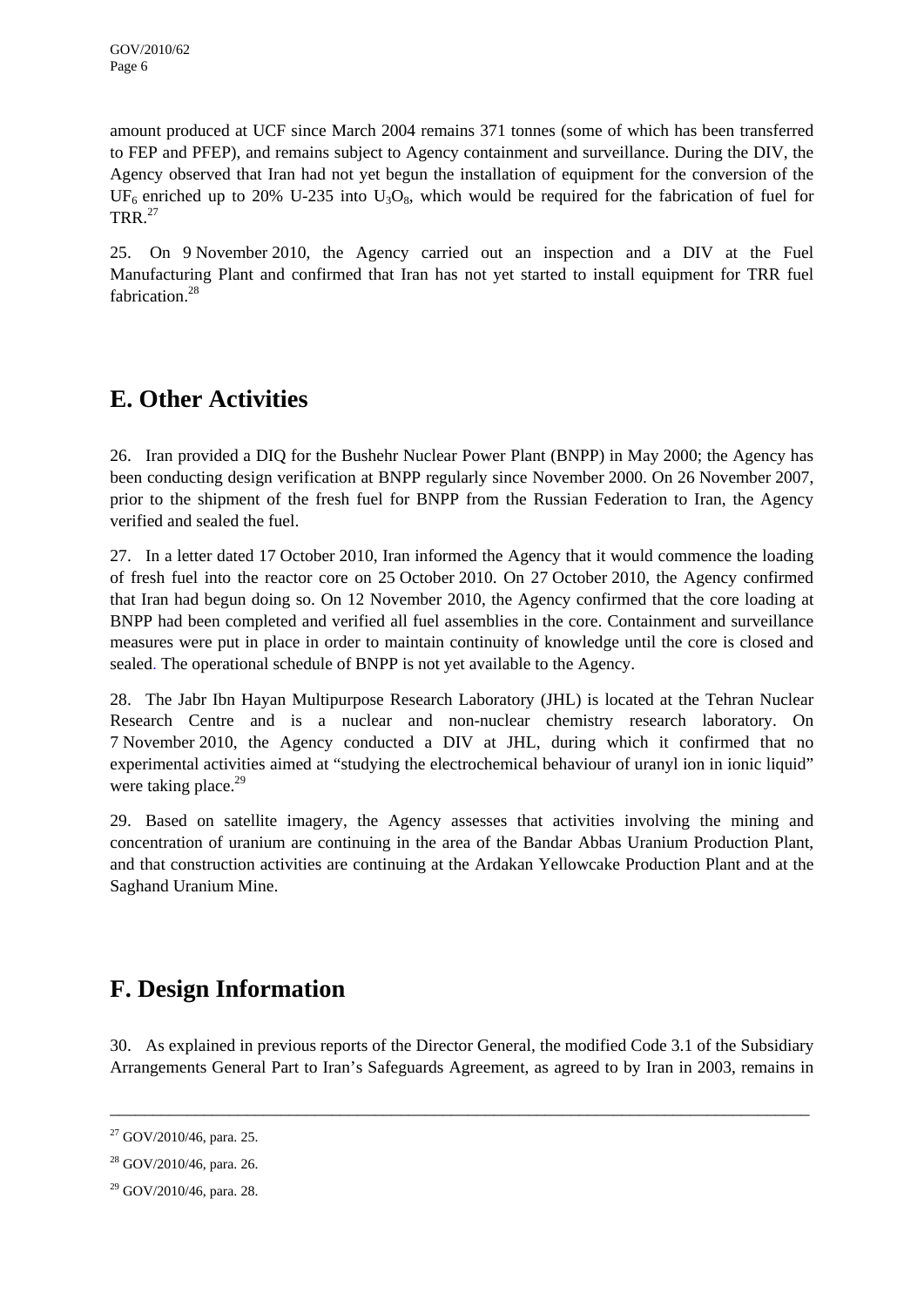force, notwithstanding Iran's decision in 2007 to suspend its implementation.<sup>30</sup> Iran remains the only State with significant nuclear activities which has a comprehensive safeguards agreement in force that is not implementing the provisions of the modified Code 3.1. The Agency is still awaiting receipt from Iran of, inter alia, updated design information for the IR-40 reactor, and further information pursuant to statements it has made concerning the planned construction of new uranium enrichment facilities and the design of a reactor similar to TRR.<sup>31</sup>

## **G. Designation of Inspectors**

31. As stated in the Director General's previous report, while acknowledging Iran's acceptance of the designation of five new inspectors (in letters from Iran to the Agency dated 14 April 2010 and 16 August 2010),<sup>32</sup> the Agency continues to request Iran to withdraw its objection to the designation of inspectors with experience in Iran's nuclear fuel cycle and facilities. In that respect, the Agency reiterates its request that Iran reconsider its decision of 16 January 2007 to request the Agency to withdraw the designation of 38 Agency inspectors and its requests (dating back to 2006) to withdraw the designations of four other inspectors with experience in conducting inspections in Iran.

## **H. Possible Military Dimensions**

32. Previous reports by the Director General have detailed the outstanding issues related to possible military dimensions to Iran's nuclear programme and the actions required of Iran necessary to resolve those issues.33 Since August 2008, however, Iran has declined to discuss the outstanding issues with the Agency or to provide any further information or access to locations and people necessary to address the Agency's concerns, asserting that the allegations relating to possible military dimensions to its nuclear programme are baseless and that the information to which the Agency is referring is based on forged documents.

33. Based on the Agency's analysis of all the information available to it, the Agency remains concerned about the possible existence in Iran of past or current undisclosed nuclear related activities involving military related organizations, including activities related to the development of a nuclear payload for a missile. There are indications that certain of these activities may have continued beyond 2004.<sup>34</sup>

34. As Iran has been informed previously, although most of the actions identified in the 2007 work plan agreed between Iran and the Agency (INFCIRC/711) have been completed, there remain issues

<sup>30</sup> GOV/2010/10, paras 28–30.

<sup>31</sup> GOV/2010/46, para. 32.

 $32$  GOV/2010/46, para. 37.

<sup>33</sup> GOV/2010/10, paras 40–43.

<sup>34</sup> GOV/2010/46, para. 39.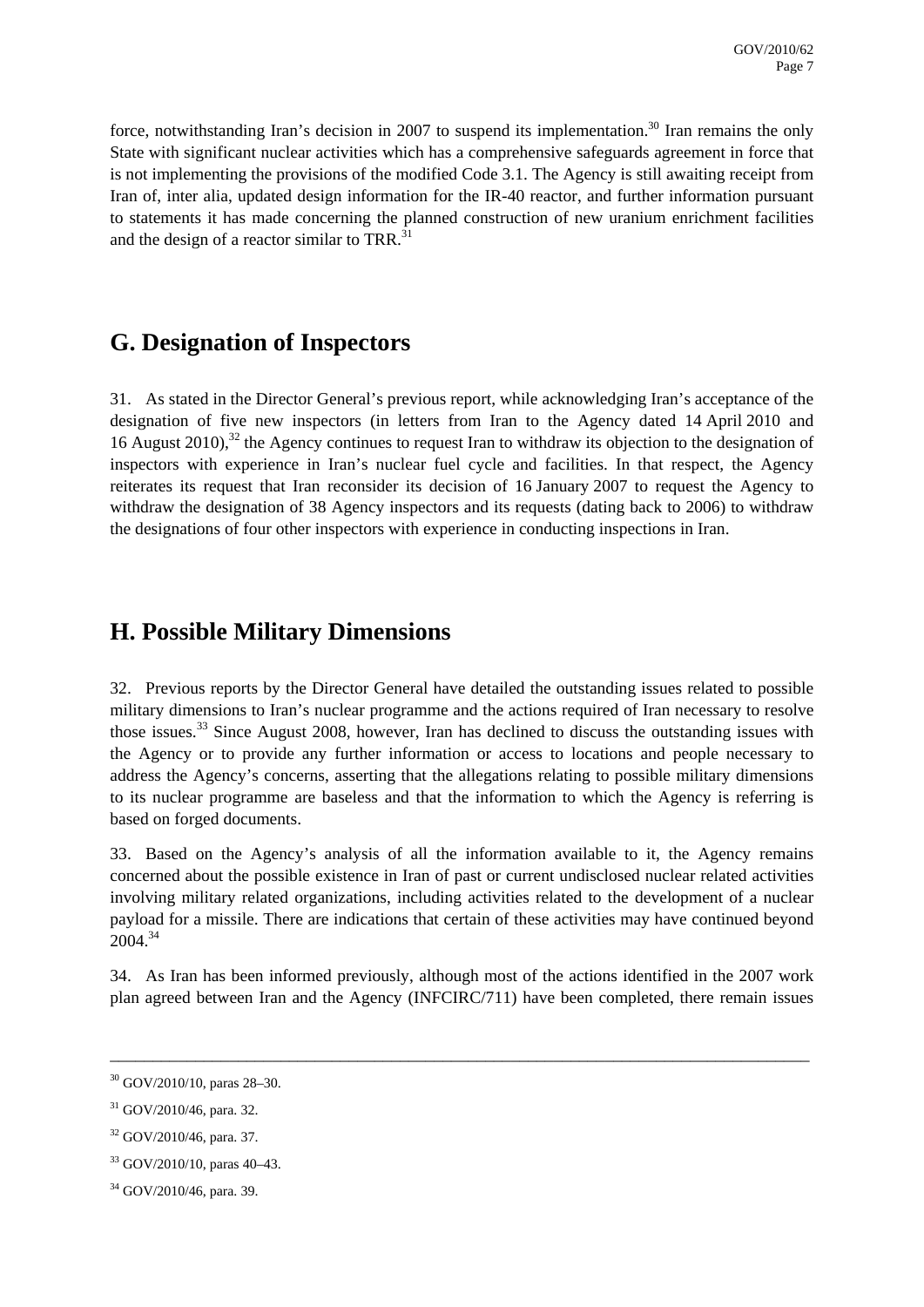that still need to be addressed.35 According to the work plan, Iran was required to provide the Agency with its assessment of the documentation related to the alleged studies to which the Agency had provided Iran access. The Agency acknowledges receipt of Iran's 117-page assessment of May 2008, in which Iran asserted that the documentation was forged and fabricated. However, as the Agency considers this assessment to be focused on form rather than substance, it has on several subsequent occasions requested Iran to provide a substantive response. Iran has not yet done so. Moreover, based on the Agency's analysis of additional information which has come to its attention since August  $2008<sup>36</sup>$  there are further concerns which the Agency also needs to clarify with Iran. For these reasons the Agency is unable to consider the issue of the alleged studies as referred to in the work plan as being closed.

35. In a letter dated 29 October 2010, the Agency provided Iran with a list of matters that remain to be addressed, including, inter alia: the project management structure of the alleged studies related to nuclear explosives; nuclear related safety arrangements for a number of the alleged projects; details of the manufacture of components for high explosives initiation systems; and experiments concerning the generation and detection of neutrons. As was pointed out to Iran in that letter, it is important to resolve all of the issues which have given rise to concerns about the possible military dimensions of Iran's nuclear programme.

36. It is essential that Iran engage with the Agency on these issues, and that the Agency be permitted to visit all relevant sites, have access to all relevant equipment and documentation, and be allowed to interview all relevant persons, without further delay. The passage of time and the possible deterioration in the availability of some relevant information increase the urgency of this matter. Iran's substantive and proactive engagement is essential to enable the Agency to make progress in its verification of the correctness and completeness of Iran's declarations.

## **I. Summary**

37. While the Agency continues to verify the non-diversion of declared nuclear material in Iran, Iran has not provided the necessary cooperation to permit the Agency to confirm that all nuclear material in Iran is in peaceful activities.37

38. More specifically, Iran is not implementing the requirements contained in the relevant resolutions of the Board of Governors and the Security Council, including implementation of the Additional Protocol, which are essential to building confidence in the exclusively peaceful purpose of Iran's nuclear programme and to resolving outstanding questions. In particular, Iran needs to cooperate in clarifying outstanding issues which give rise to concerns about possible military dimensions to its nuclear programme, including by providing access to all sites, equipment, persons and documents requested by the Agency. Iran also needs to implement the modified Code 3.1 on the early provision

<sup>&</sup>lt;sup>35</sup> These were set out again in the letter to Iran dated 29 October 2010 referred to in paragraph 35.

<sup>36</sup> GOV/2010/10, para. 43.

 $37$  The Board has confirmed on numerous occasions, since as early as 1992, that paragraph 2 of INFCIRC/153 (Corr.), which corresponds to Article 2 of Iran's Safeguards Agreement, authorizes and requires the Agency to seek to verify both the nondiversion of nuclear material from declared activities (i.e. correctness) and the absence of undeclared nuclear activities in the State (i.e. completeness) (see, for example, GOV/OR.864, para. 49). Paragraph 37 reflects the past and current implementation by Iran of its Safeguards Agreement and other obligations.